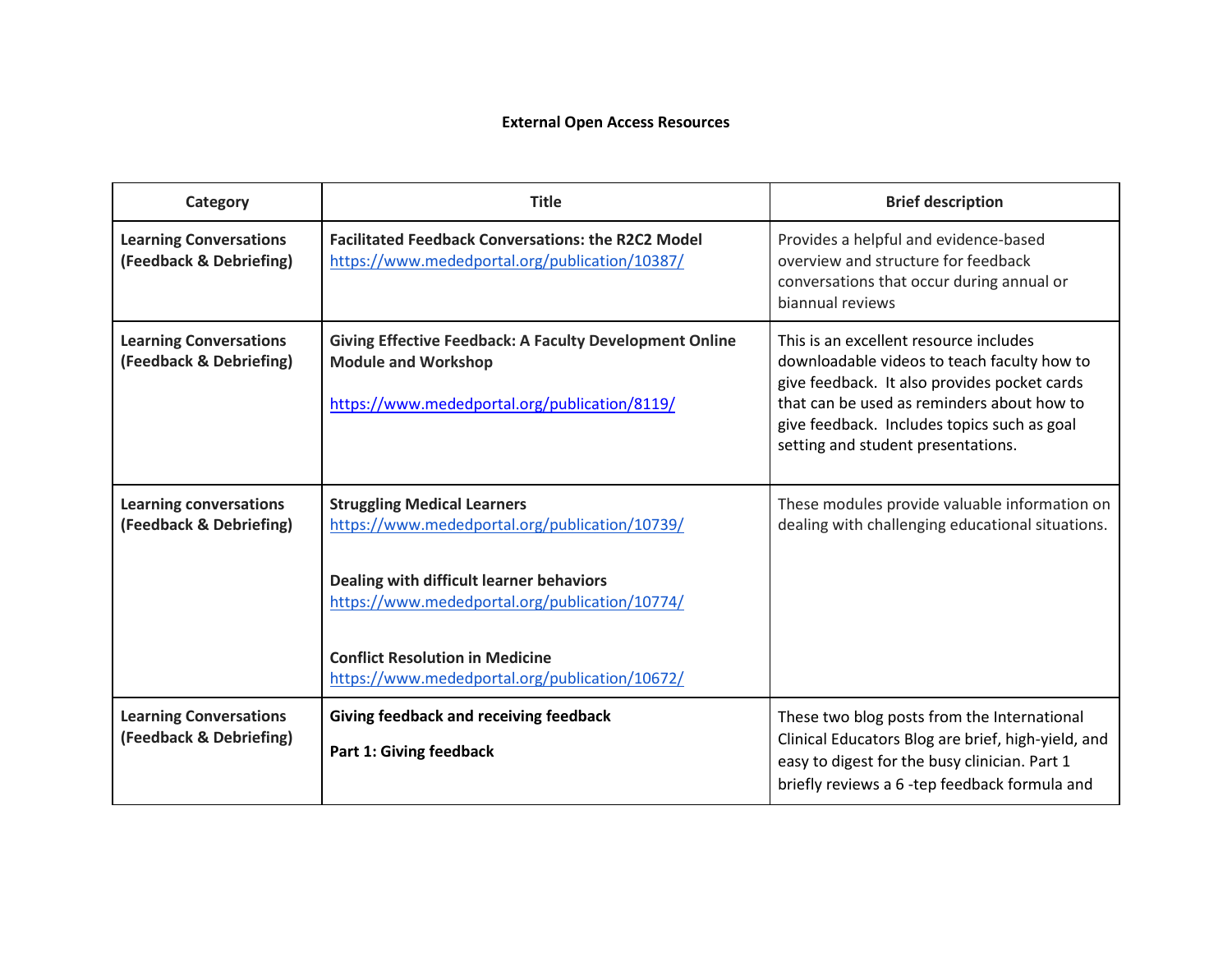|                                                          | https://icenetblog.royalcollege.ca/2018/10/02/the-feedback-<br>formula-part-1-giving-feedback/<br><b>Part 2: Receiving feedback</b><br>https://icenetblog.royalcollege.ca/2018/10/23/the-feedback-<br>formula-part-2-receiving-feedback/ | Part 2 reviews how to approach this same<br>process from the trainee perspective.                                                                                                                                                                                                                                                  |
|----------------------------------------------------------|------------------------------------------------------------------------------------------------------------------------------------------------------------------------------------------------------------------------------------------|------------------------------------------------------------------------------------------------------------------------------------------------------------------------------------------------------------------------------------------------------------------------------------------------------------------------------------|
| <b>Learning conversations</b><br>(Feedback & Debriefing) | Workshop on Giving, Receiving, and Soliciting Feedback<br>https://www.mededportal.org/publication/9060/                                                                                                                                  | This resource focuses on how to give, receive,<br>and solicit feedback. The authors include a PDF<br>summary: "The Fine Art of Feedback Synopsis<br>Brochure" reviews giving, receiving, and<br>soliciting feedback both from the receiver and<br>sender perspectives.                                                             |
| <b>Learning Conversations</b><br>(Feedback & Debriefing) | <b>Residents as Educators: Giving Feedback</b><br>https://www.mededportal.org/publication/9658                                                                                                                                           | Although this was originally created for<br>residents/fellows to give feedback to medical<br>students, the overall concepts of giving<br>feedback apply for all educators. The online<br>resource contains brief two PowerPoint<br>presentations and bullet points on high yield<br>aspects of effective feedback.                 |
| <b>Learning conversations</b><br>(Feedback & Debriefing) | Workshop on Giving, Receiving, and Soliciting Feedback<br>https://www.mededportal.org/publication/9060/                                                                                                                                  | While the entire publication is focused around<br>a faculty development session on how to give,<br>receive, and solicit feedback, there is a PDF<br>summary. The brochure "The Fine Art of<br>Feedback Synopsis Brochure" reviews giving,<br>receiving, and soliciting feedback both from the<br>receiver and sender perspectives. |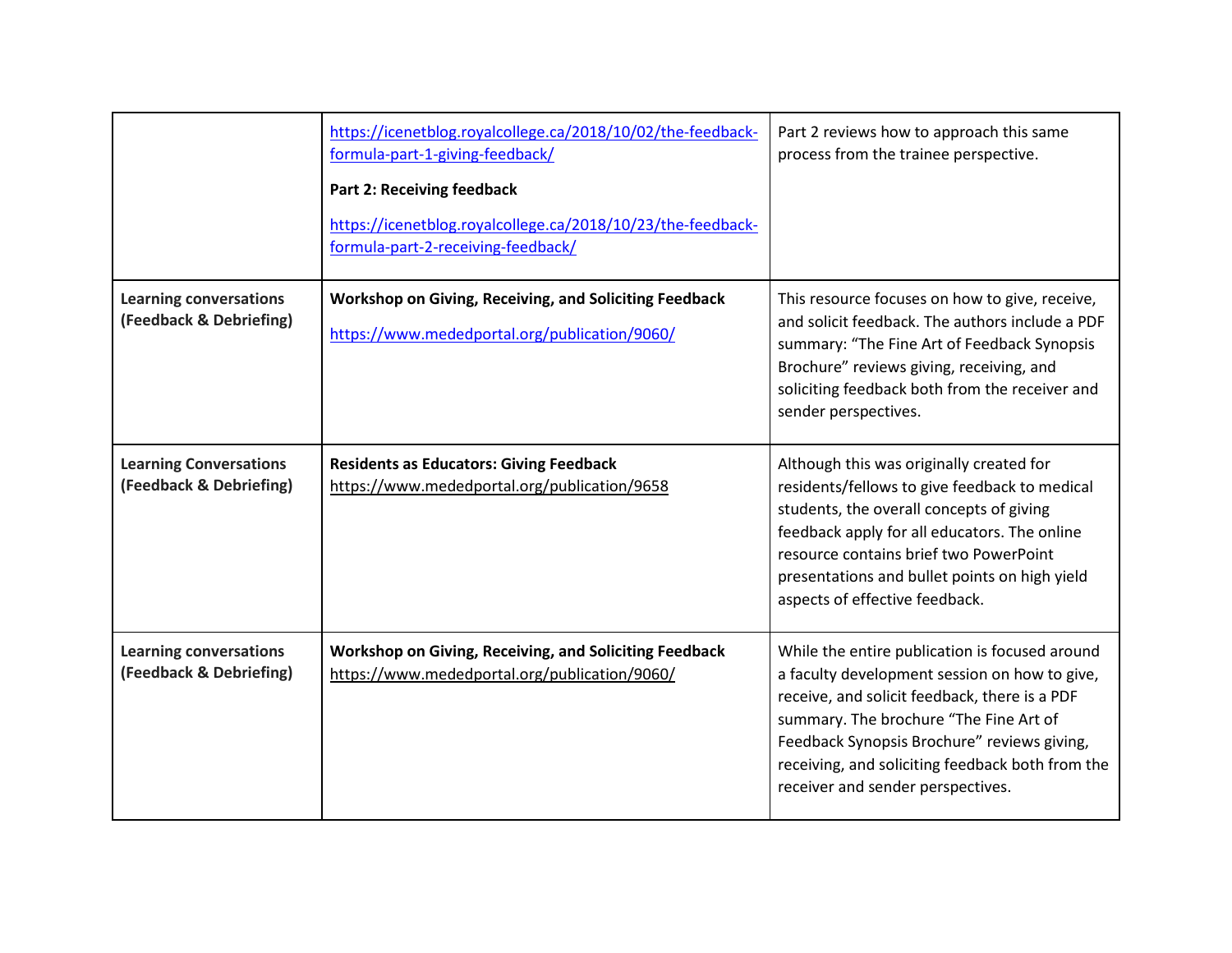| <b>Learning conversations</b><br>(Feedback & Debriefing) | Giving feedback: videos on giving feedback from Harvard<br><b>Medical School Academy</b><br>https://meded.hms.harvard.edu/teaching-tools                                                                               | Under <b>EDUCATIONAL APPROACHES AND</b><br>RESOURCES, you will see VIDEO SERIES:<br><b>IMRPOVING FEEDBACK. These brief videos</b><br>clearly delineate different styles with their<br>potential advantages and disadvantages.                                                                                                                  |
|----------------------------------------------------------|------------------------------------------------------------------------------------------------------------------------------------------------------------------------------------------------------------------------|------------------------------------------------------------------------------------------------------------------------------------------------------------------------------------------------------------------------------------------------------------------------------------------------------------------------------------------------|
| <b>Curriculum Development</b>                            | <b>Introduction to Curriculum Development</b><br>https://www.mededportal.org/publication/10454/                                                                                                                        | An overview on curriculum development based<br>on Kern's 6-step model                                                                                                                                                                                                                                                                          |
| <b>Curriculum Development</b>                            | Designing and Delivering an Effective Lesson<br>https://www.mededportal.org/publication/9106/                                                                                                                          | This curriculum from MedEd Portal can be<br>downloaded and teaches the steps to write<br>objectives, plan a delivery method, and choose<br>a method of assessment.                                                                                                                                                                             |
| <b>Curriculum Development</b>                            | <b>Bloom's Taxonomy in Action to write Learning Objectives</b><br>https://www.mededportal.org/publication/10031/<br><b>Developing Meaningful Learning Objectives</b><br>https://www.mededportal.org/publication/10195/ | Concrete guidance on writing learning<br>objectives                                                                                                                                                                                                                                                                                            |
| <b>Curriculum Development</b>                            | <b>Effective Instructional Strategies</b><br>https://video-alexanderstreet-<br>com.ezproxy.galter.northwestern.edu/watch/program-1-<br>effective-instructional-strategies                                              | This video is geared more toward developing<br>teaching methods for young students (not in<br>medicine), but the principles behind how to<br>teach and provides a step by step approach to<br>developing a curriculum that is applicable to a<br>broad audience. You must be on a<br>Northwestern University network to view this<br>resource. |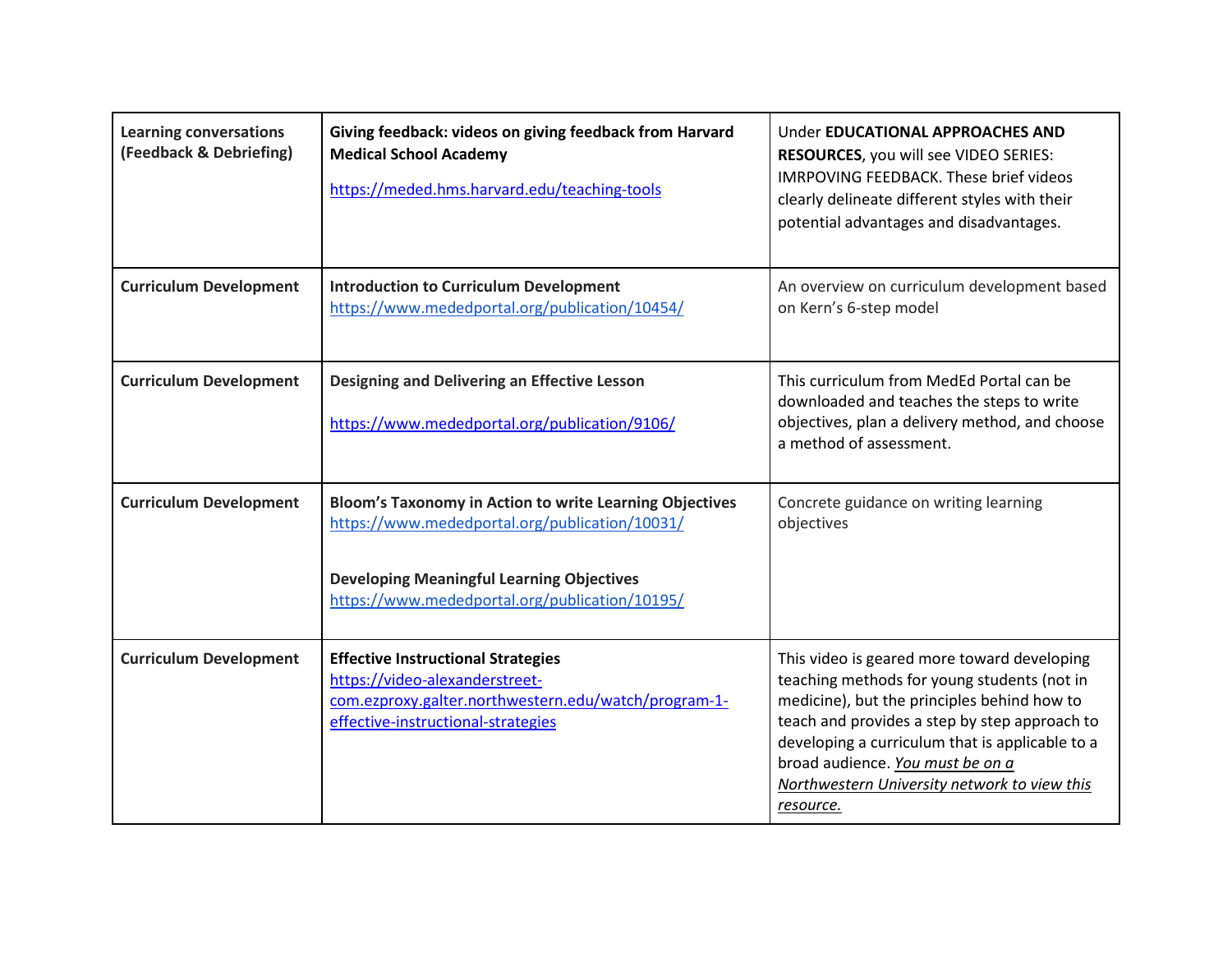| <b>Assessment</b> | <b>NEJM Knowledge+ Article About ACGME Competencies</b><br>https://knowledgeplus.nejm.org/blog/exploring-acgme-core-<br>competencies/                                                                                                                                              | This short article provides an overview of<br>ACGME competences; you can choose to<br>investigate further through hyperlinks within<br>the body of the text if you wish.                                                                                                                                                                                                                                                                                                                             |
|-------------------|------------------------------------------------------------------------------------------------------------------------------------------------------------------------------------------------------------------------------------------------------------------------------------|------------------------------------------------------------------------------------------------------------------------------------------------------------------------------------------------------------------------------------------------------------------------------------------------------------------------------------------------------------------------------------------------------------------------------------------------------------------------------------------------------|
| Assessment        | <b>Educational Measurement Workshop</b><br>https://www.mededportal.org/publication/735/                                                                                                                                                                                            | These modules provide an overview about the<br>basics of educational measurement.                                                                                                                                                                                                                                                                                                                                                                                                                    |
| <b>Assessment</b> | <b>Introduction to Entrustable Professional Activities Faculty</b><br><b>Development Module</b><br>https://www.mededportal.org/publication/10230/<br>Online Module: http://edtech.med.ucf.edu/files/faculty-<br>development/epa/story.html                                         | This resource about entrustable professional<br>activities (EPAs) includes downloadable PDFs<br>and a Word document explaining the module.<br>The online module can easily be accessed<br>directly through the link. This module is for<br>faculty learning to evaluate EPAs for third- and<br>fourth-year medical students. You can also<br>translate lesson to resident and fellow<br>assessment. The important takeaways is<br>learning what EPAs are and seeing practical<br>their applications. |
| <b>Assessment</b> | <b>Milestones and Entrustable Professional Activities</b><br>EPAs Part 1: What are<br>they? https://youtu.be/JYYXvGxwTw8<br>EPAs Part 2: How they're used and ABS<br>plans https://youtu.be/zYv2KrzDWV0<br>EPAs Part 3: What do they mean for<br>you? https://youtu.be/YqKuMSD0yVY | These three brief YouTube videos (< 2min)<br>describe entrustable professional activities<br>(EPAs). These pertain specifically to General<br>Surgery - using examples of pilot EPAs in<br>General Surgery, however they are useful for<br>anyone who wants a brief, digestible overview<br>of what EPAs are and how they can potentially<br>be used.                                                                                                                                                |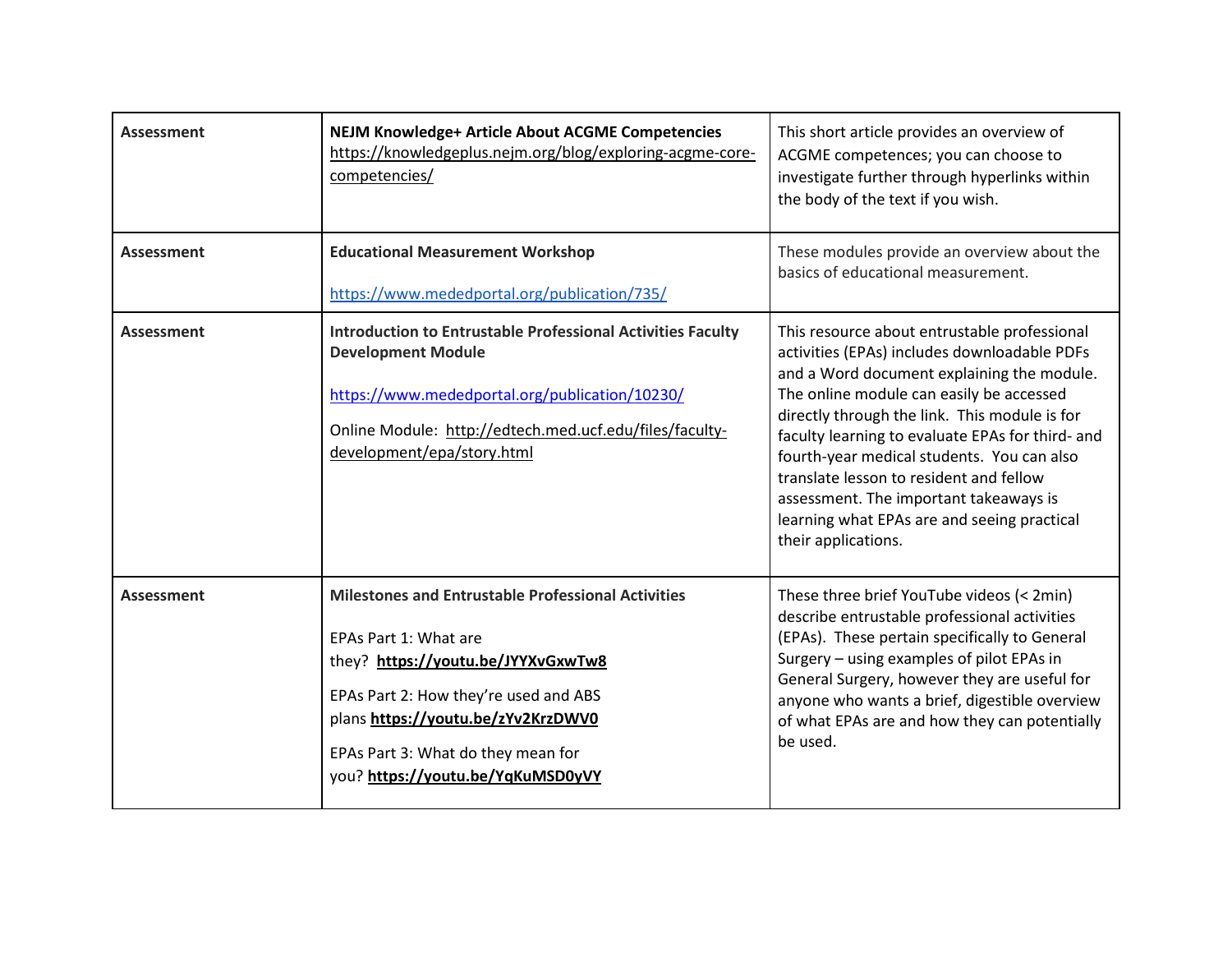| <b>Active learning strategies</b> | <b>Questions as a Tool in Clinical Teaching</b><br>https://www.mededportal.org/publication/8419/                                                                    | This module highlights the use of questions as a<br>non-intimidating way to promote critical<br>thinking.                                                                                                                                                   |
|-----------------------------------|---------------------------------------------------------------------------------------------------------------------------------------------------------------------|-------------------------------------------------------------------------------------------------------------------------------------------------------------------------------------------------------------------------------------------------------------|
| <b>Active Learning Strategies</b> | The University of Arizona Health Sciences Inquiry Strategy<br>for Teaching<br>https://fid.medicine.arizona.edu/clinical-educators/inquiry                           | This site contains a brief 3-minute video on<br>inquiry teaching and delves into different<br>questioning styles based on what you are trying<br>to assess from your learner.                                                                               |
| <b>Active learning strategies</b> | <b>BDA: A Framework for Reflective Teaching in Clinical</b><br><b>Settings</b><br>https://fid.medicine.arizona.edu/clinical-educators/BDA                           | This brief 3-minute video reviews the BDA<br>(before, during, after) framework for clinical<br>teaching. Educators may find this most helpful<br>as a review prior to bedside teaching with a<br>small group of learners.                                   |
| <b>Active learning strategies</b> | <b>Teaching Clinical Reasoning to Medical Students: A Case-</b><br><b>Based Illness Script Worksheet Approach</b><br>https://www.mededportal.org/publication/10445/ | Use the this MedEd Portal resource for a<br>framework to teach clinical reasoning skills.                                                                                                                                                                   |
| <b>Active learning strategies</b> | <b>Small Group Facilitation</b><br>https://med.fsu.edu/facultydevelopment/small-group-<br>facilitation-learning                                                     | A series of articles from the Florida State<br>University College of Medicine about small<br>group facilitation and learning. "Lessons from<br>Geese" and "The Developmental Facilitator:<br>What One is and What One Does" are<br>particularly high-yield. |
| <b>Active learning strategies</b> | Six Common Non-facilitating Teaching Behaviors                                                                                                                      | This article highlights common educator<br>behaviors that are NOT helpful to teaching and<br>learning in small and large groups. Awareness<br>about these common yet unhelpful behaviors                                                                    |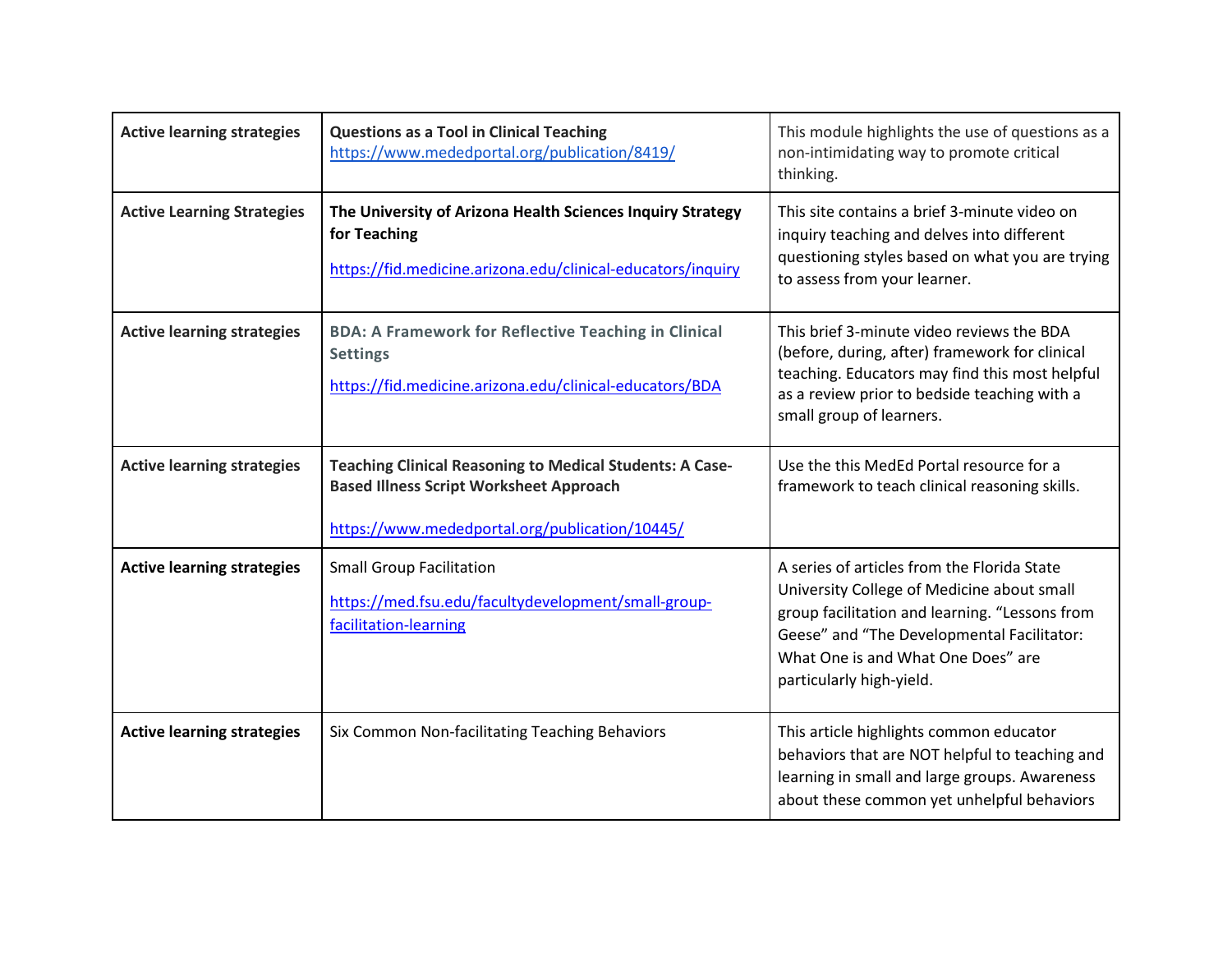|                                                        | http://ecommons.med.harvard.edu/ec res/nt/0A6821C6-<br>76D4-400B-AA3D-E081994789F1/6 common non-<br>facilitating teaching behaviors.pdf                                                                                                                                            | may add new and valuable insight for<br>educators.                                                                                                                                                                                                                                                                                                                                            |
|--------------------------------------------------------|------------------------------------------------------------------------------------------------------------------------------------------------------------------------------------------------------------------------------------------------------------------------------------|-----------------------------------------------------------------------------------------------------------------------------------------------------------------------------------------------------------------------------------------------------------------------------------------------------------------------------------------------------------------------------------------------|
| <b>Active learning strategies</b>                      | <b>Team Based Learning</b><br>https://www.aliem.com/2016/01/team-based-learning-2016-<br>jgme-aliem-hot-topics-in-medical-education/<br>Podcast<br>https://podcasts.apple.com/dk/podcast/team-based-<br>learning-jgme-aliem-hot-topics-in-<br>medical/id1002038952?i=1000381497210 | This post on the popular Academic Life in<br>Emergency Medicine blog highlights some key<br>points from a 2016 article on Team-Based<br>Learning published in the Journal of Graduate<br>Medical Education. In addition to summarizing<br>the article, the post includes a 32-minute video<br>of medical educators discussing this topic (this<br>discussion is also available as a podcast). |
| <b>Learning environments</b>                           | <b>Safe Space Training for LGBT Medical Students</b><br>https://www.mededportal.org/publication/10674/                                                                                                                                                                             | An overview of safe space training                                                                                                                                                                                                                                                                                                                                                            |
| <b>APPLY ALL CATEGORIES TO</b><br><b>THIS RESOURCE</b> | <b>Educational Theory Made Practical</b><br>https://www.aliem.com/2017/08/education-theory-made-<br>practical-volume-1/                                                                                                                                                            | This free ebook produced by the Academic Life<br>in Emergency Medicine team reviews various<br>components of education theory in succinct,<br>case-based, freely-available chapters. Topics<br>include: curriculum design, writing learning<br>objectives, reflective practice and decision-<br>making to name a few.                                                                         |
| <b>APPLY ALL CATEGORIES TO</b><br><b>THIS RESOURCE</b> | <b>KeyLIME Podcasts</b><br>https://keylimepodcast.libsyn.com                                                                                                                                                                                                                       | The KeyLIME (Key Literature in Medical<br>Education) podcasts provide brief ( $\approx$ 30 minute)<br>podcasts focusing on a variety of medical                                                                                                                                                                                                                                               |